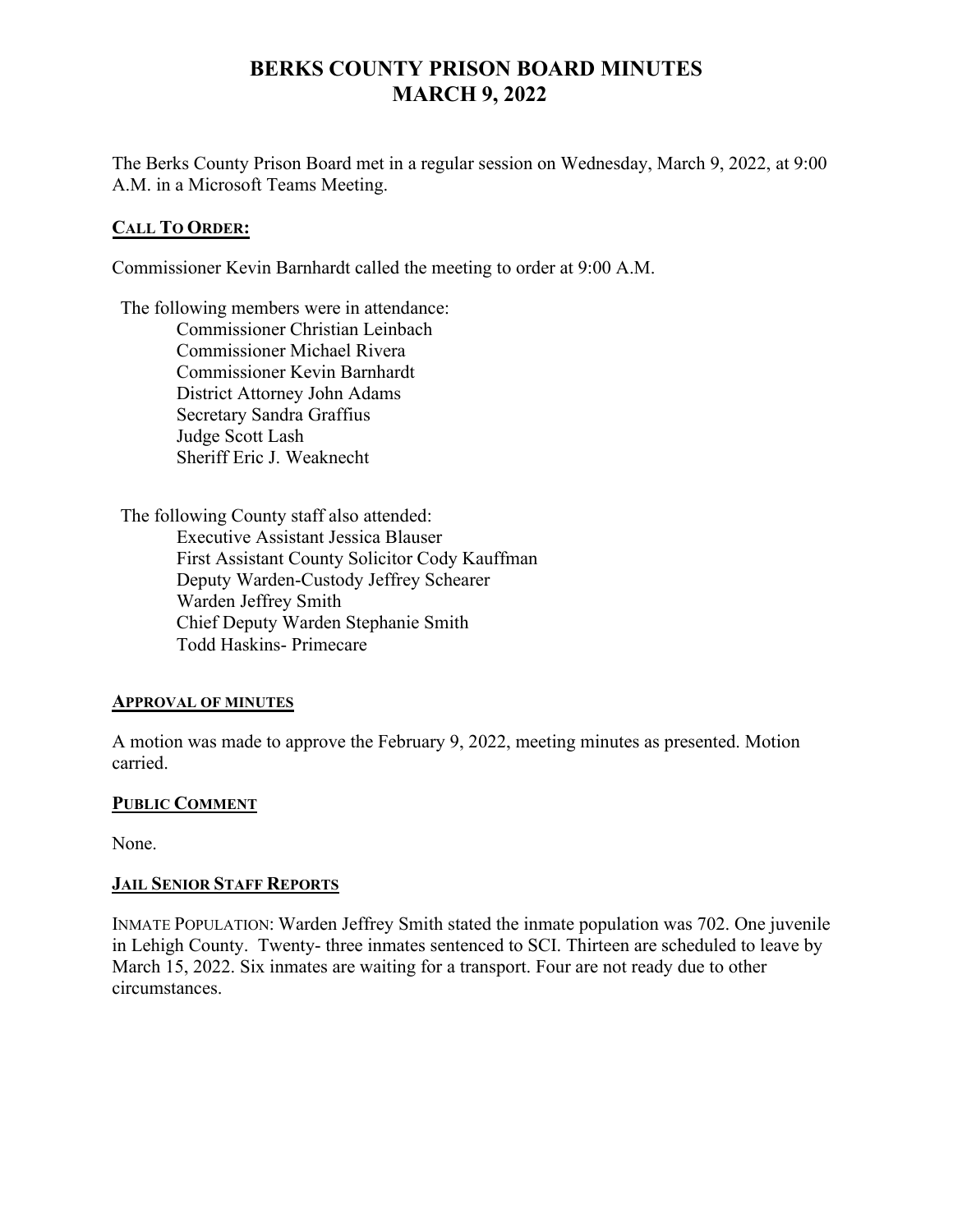CURRENT STATE OF AFFAIRS AT THE JAIL: On February 28, 2022, the Governor announced that all employees under his jurisdiction are not required to wear masks. The DOC falls under this jurisdiction. However, Berks County Jail has decided to continue to follow the mask mandate. The situation will be monitored and looked at again in a few weeks.

On Monday March 14, 2022, in person visits will resume. Inmates will be offered (1) 30-minute visit per month and (2) 15-minute video sessions a week.

PROGRAMS: Chief Deputy Warden Stephanie Smith updated the Board that the jail started the Narcan program with partnership with Primecare and COCA. Approximately 8 to 6 kits a week are given out to interested inmates at release along with education from Primecare.

Last week Chief Deputy Smith had a meeting with Berks Connections Pretrial Services regarding the reentry program. There is an opportunity to expand and enhance services they provide within this same budget. The board will be updated with details and a projected start date.

Commissioner Leinbach and Deputy Smith met with Schuylkill Valley School District, board members and Superintendent on Monday. Schuylkill Valley is the school district the jail falls within and under the under the state regulations they're required to financial support the high school diploma program for eligible inmates in the jail. The meeting was to talk about their concerns and what the plan is moving forward with the IU for the coming school year. The school district was questioning these polices. The district plans on lobbying with the state and review what the system is and who's responsible for payment. Commissioner Leinbach suggested the Superintendent draft the letter explaining the situation and the changes that they would like to see that would be shared at a larger venue. The district is required to provide the services, but they like to see a change where the IU becomes the entity that's required to provide those programs. The county is not fiscally responsible but will provide support as they can in the changes that they're looking for. This has become a problem because if they have 19 or more students, the program pays for itself because of the formula. When that number drops below 19 the school district starts coming up short financially. The contract and the policy are not in the counties hands the contract between the school district and the IU and the policies at the Commonwealth level.

STAFFING: Deputy Warden-Custody Jeffrey Schearer updated the Board on the status of the staffing; there are 32 Correctional Officer vacancies. There are 3 cadets in the academy that are scheduled to graduate on April 11, 2022. There are 10 candidates that are scheduled for interviews this week. That is a result of the new hire testing from last week. The next CO testing is on April 6, 2022.